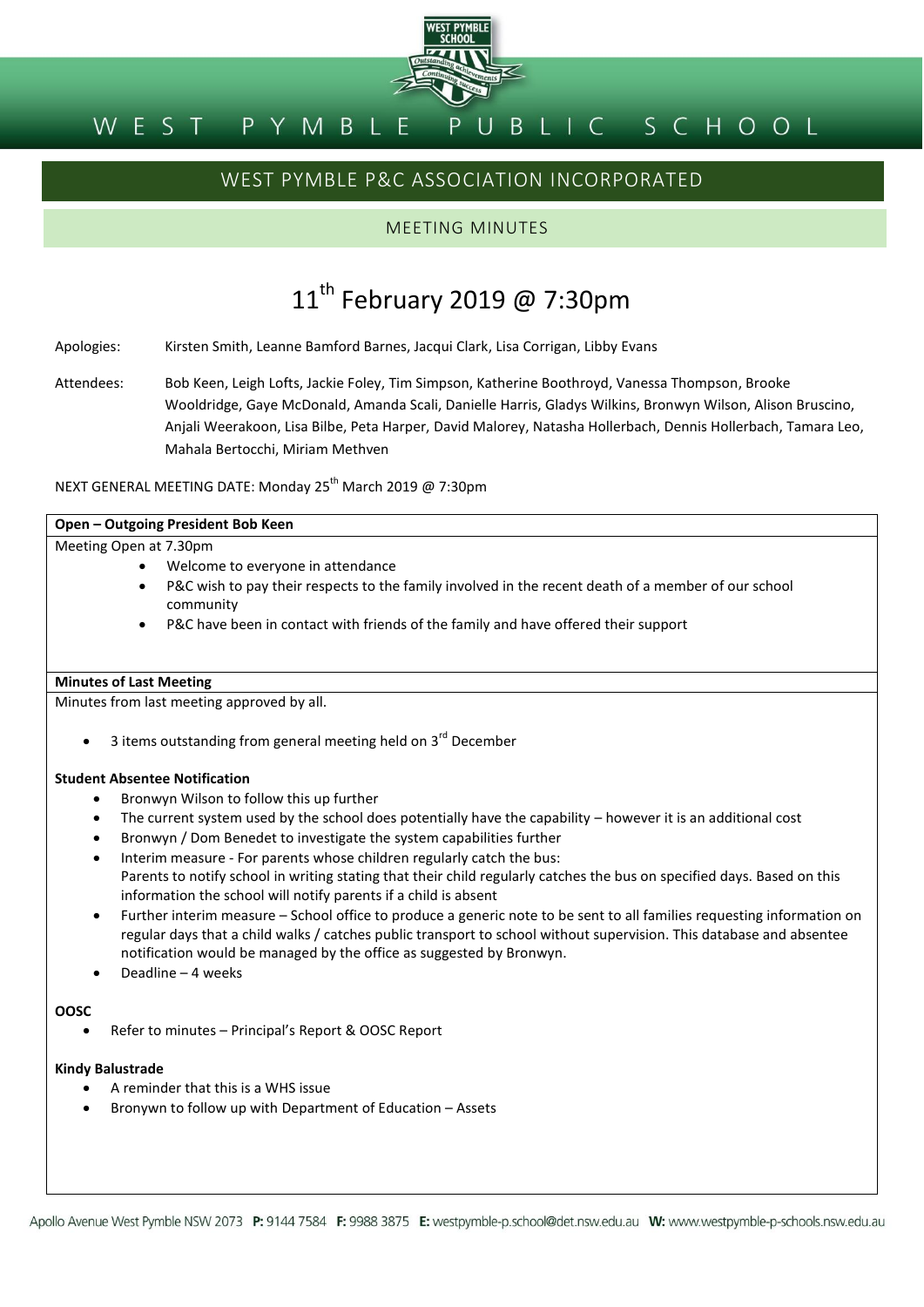# **Presenting of 2018 Audited Reports**

- 2018 Financial reports have now been audited
- No issues have been highlighted by the auditor
- Recommendations have been made
- Please contact the P&C Treasurer if you wish to view the audited report
- Thank you to Charlotte Lee for volunteering her time to complete the audit

# **Voting of New P&C Committee**

| <b>Position</b>                  | 2018                  | <b>Continuing</b>        | 2019                  | <b>Nominated by</b> |
|----------------------------------|-----------------------|--------------------------|-----------------------|---------------------|
| <b>P&amp;C Executive Team</b>    |                       |                          |                       |                     |
| <b>President</b>                 | <b>Bob Keen</b>       | <b>No</b>                | Vanessa Thompson      | Jeremy Cohen        |
| <b>Vice President - 1</b>        | Kirsten Smith         | No                       | Natasha Hollerbach    | Jeremy Cohen        |
|                                  | Nerissa Hardcastle -  |                          |                       |                     |
| <b>Vice President - 2</b>        | Vacant                | No                       | Lisa Corrigan         | Jeremy Cohen        |
| <b>Treasurer</b>                 | Jackie Foley          | No                       | Libby Evans           | Vanessa Thompson    |
| Secretary                        | Leigh Lofts           | No                       | Tamara Leo            | Vanessa Thompson    |
|                                  | Leanne Bamford        |                          |                       |                     |
| <b>Communications</b>            | <b>Barnes</b>         | No                       | Anjali Weerakoon      | Vanessa Thompson    |
|                                  | <b>Band</b>           |                          |                       |                     |
| <b>Band Convenor</b>             | Miriam Methven        | No                       | Vacant                |                     |
| <b>Band Treasurer</b>            | Sarah Dunlop          | No                       | Vacant                |                     |
|                                  | Canteen               |                          |                       |                     |
| <b>Canteen Coordinator</b>       | Paula Stokoe          | Yes                      | Paula Stokoe          | Voted in 2018       |
| <b>Canteen Accounts</b>          |                       |                          |                       |                     |
| <b>Coordinator</b>               | <b>Kay Cronin</b>     | <b>No</b>                | Jen Stokes            | Voted in 2018       |
|                                  |                       |                          |                       |                     |
|                                  | Leanne Bamford        |                          | Leanne Bamford        |                     |
| <b>Grant Committee</b>           | <b>Barnes</b>         | Yes                      | <b>Barnes</b>         | Voted in 2018       |
| <b>Grant Committee</b>           | Natasha Hollerbach    | Yes                      | Natasha Hollerbach    | Voted in 2018       |
| <b>Fundraising Coordinator</b>   | Vacant                | $\overline{\phantom{a}}$ | Lisa Corrigan         |                     |
| <b>Fundraising Committee - 1</b> | Vacant                |                          | Jacqui Clark          |                     |
| <b>Fundraising Committee - 2</b> | Vacant                | L,                       | Ally Bruscino         |                     |
| <b>Fundraising Committee - 3</b> | Vacant                | $\overline{a}$           | Alex Frampton         |                     |
| <b>Fundraising Committee - 4</b> | Vacant                | $\overline{\phantom{a}}$ | Christie Pitronaci    |                     |
| <b>Fundraising Committee - 5</b> | Vacant                | $\overline{a}$           | <b>Melanie Mather</b> |                     |
| <b>Fundraising Committee - 6</b> | Vacant                | $\overline{a}$           | Nicole Mason          |                     |
| Fundraising Committee - 7        | Vacant                | $\overline{a}$           | Lisa Bilbe            |                     |
| <b>Working Bee Coordinator</b>   | <b>Bob Keen</b>       | No                       | Lisa Bilbe            |                     |
| <b>Teas Coordinator</b>          | <b>Julie Anderson</b> | Yes                      | <b>Julie Anderson</b> | Voted in 2018       |
| <b>Teas Coordinator</b>          | Paula Stokoe          | No                       | Vacant                |                     |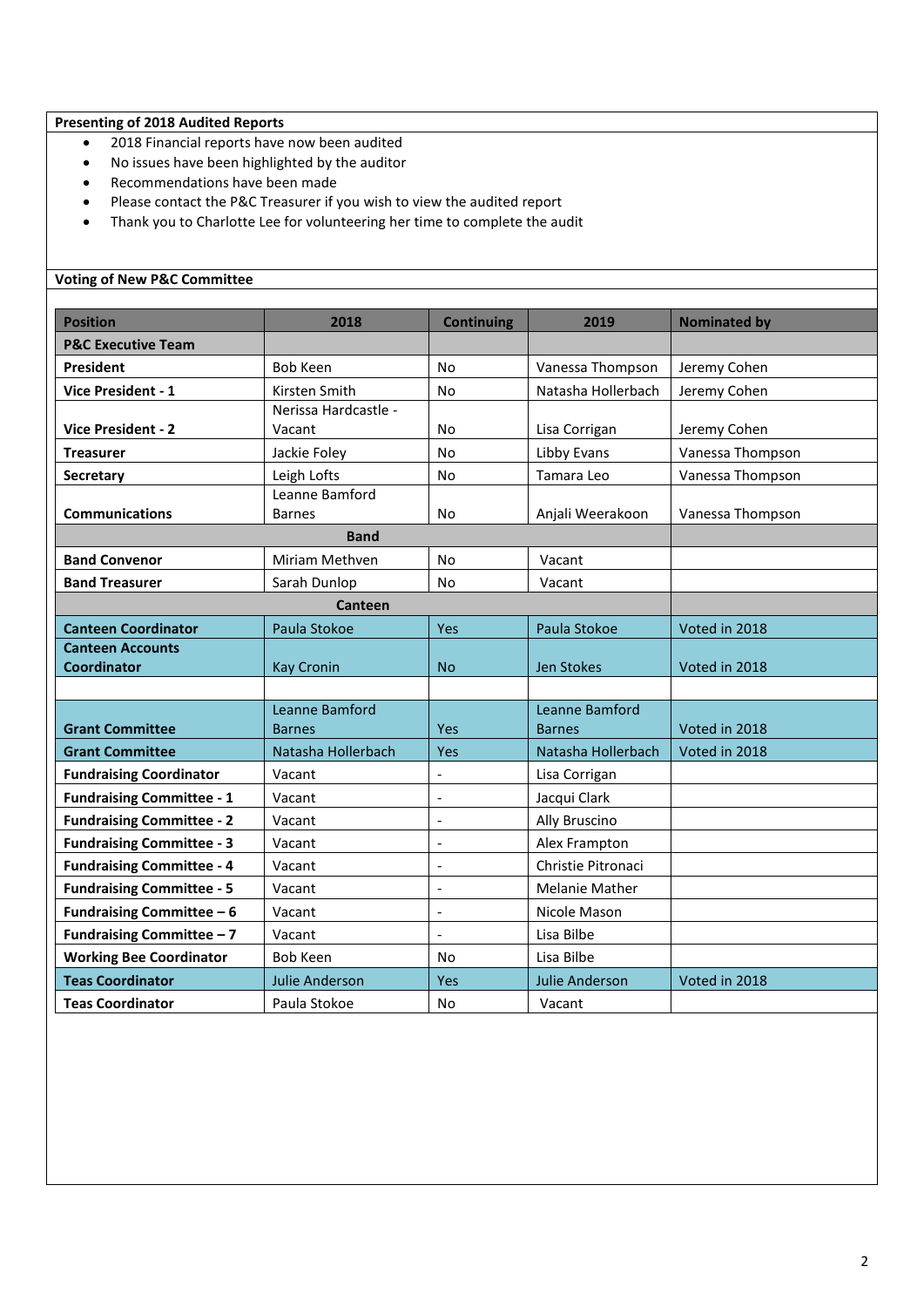### **Principal's Report**

- Congratulations and welcome to the new committee
- As mentioned previously by Bob Keen the school is at a loss with the sudden, recent death in the community and pays its respects to the family involved
- The school has been busy organising counselling support for students, staff and parents

### **Language Survey – copy provided for P&C records**

- Overwhelming result that school community would like to continue with a second language
- Mixed suggestions were provided for the language both Asian and European languages
- Stage 3 is going to be part of a pilot online program for Mandarin
	- o Teacher is from Beijing
	- o School will assess program after Term 1
	- $\circ$  Logistically more difficult for teachers as have to set-up and relies on a good internet connect
- Stage 1 & 2
	- o Looking at a number of options / opportunities
	- o Spanish currently already in the school as an after school activity, teacher is currently in the process of getting teaching accreditation
	- o French an email has been received from a teacher that has been primarily teaching French. Office to organise an interview.
- In the most recent school newsletter a number of articles from Ian Plant (Macquarie University) regarding benefits of learning a second language
- Language is an additional cost to families in the school fees

### **Uniform Survey – copy provided for P&C records**

- Uniform survey results not clear
- More follow up required with a better survey
- Bronwyn will do a survey analysis and share it in the newsletter

### **Assets Update**

- Senior boys and girls bathrooms are scheduled to be done in current year of maintenance which ends in Term 3 this is an upgrade
- Driveway same as above. It was scheduled to be done in the Christmas holidays however was delayed

### **Playground**

- Bronwyn consulted with Urban Landscaping regarding the next phase of playground
- A quote and plan have been received
- Bronwyn to share plan with school community
- Total cost approximately \$28k inc GST

### **OOSC**

- Plans for expansion still underway
- Still the issue to getting the outdoor space plans certified
- School has been trying to assist but is getting the run-around by a number of organisations including:
	- o Assets Management (Department of Education)
	- o Facilities First
	- o Broad Spectrum
- A parent has recently put in a complaint to Minister Mitchell (State Government) regarding lack of OOSC spaces
- OOSC committee and school have responded to Minister Mitchell with a list of actions and outcomes to date
- 25 places will become available when approval is granted
- Band can potentially utilise hall on Thursday afternoon's until space is approved. Band to discuss with OOSC regarding logistics and access
- Refer to OOSC Report for further information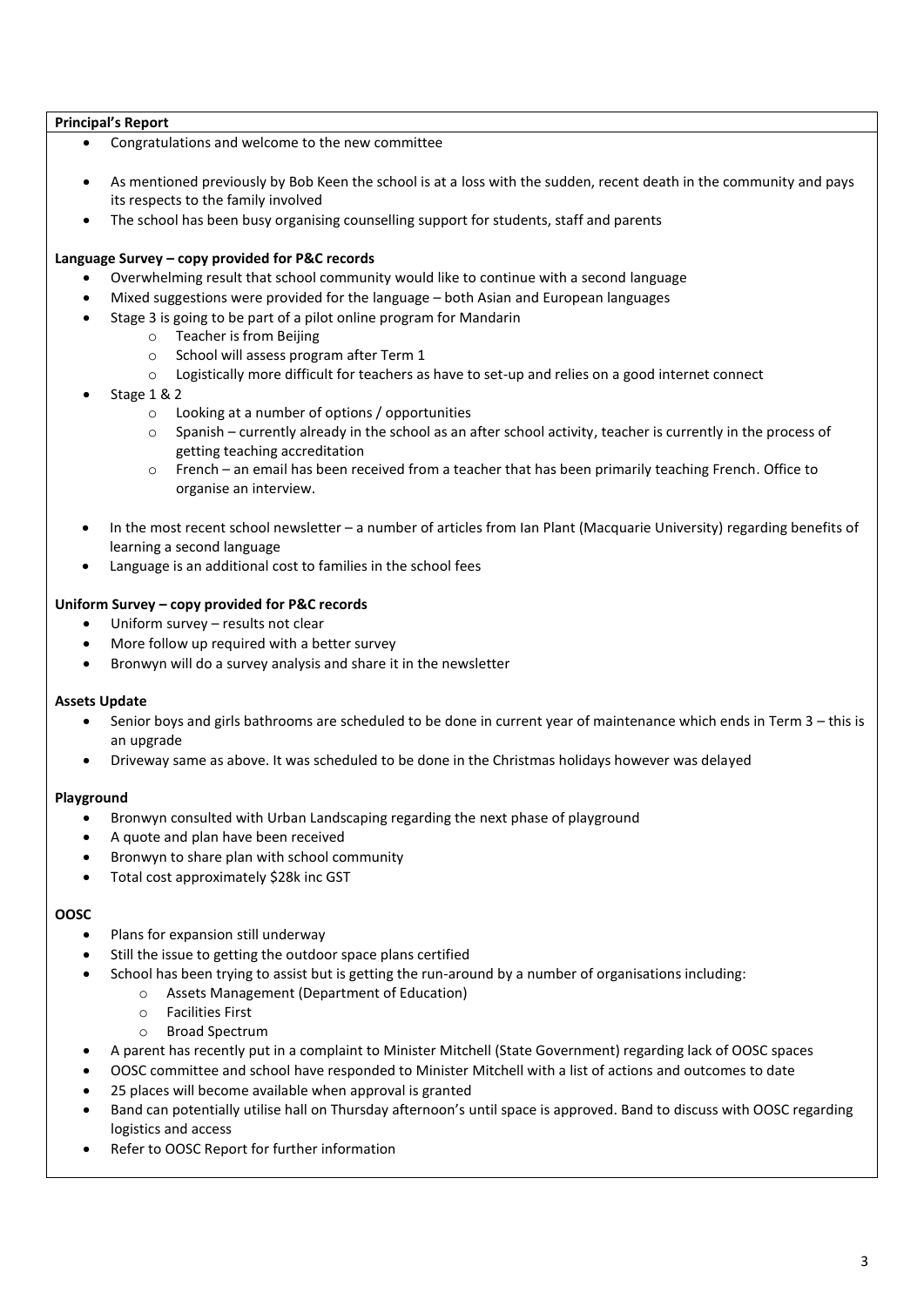### **Enrolments**

- 355 students enrolled for 2019 not enough for department to pay for 15 classes
- School is currently funding the  $15<sup>th</sup>$  teacher to avoid composite classes across stages
- WPPS lost 7 students to Lindfield Learning Village
- Currently Lindfield Learning Village has no catchment area this may change in the next 12 months

### **Assistant Principal – Position vacancy**

- Assistant Principal position is currently under recruitment
- Bob Keen is currently the Parents representative for the panel
- School is looking for a new volunteer
- Amanda Scali (parent/Assistant Principal at another school) volunteered to be on the panel

### **Invoices – School Fees to be sent for 2019 shortly**

# **School Development Day – designated 29th April**

- Request from school community to have an additional day of school development in Term 2 on 30<sup>th</sup> April for all teachers to complete the Gifted and Talented training
- This would replace the development day that usually occurs on the first Monday of Term 3
- Suggested that some news was lost in the school newsletter and would be better communicated as a separate schoolzine notification
- School to publish Schoolzine notification about the development day

### **Swimming Carnival**

- Swimming Carnival was a big success
- Thank you to Erin Hall for organising and coordinating the day
- Thank you once again to the Swim Club for their support and providing volunteers for the day

### **Week 4 - Meet the Teacher and P&C Welcome Night**

- Reminder to parents that the Meet the Teacher and P&C Welcome Night is on Friday 22<sup>nd</sup> February
- Everyone is welcome to attend

### **Rainbow Challenge – Tim Simpson**

- Wednesday  $13<sup>th</sup>$  February Healthy Kids & Coles are coming to film with Canteen and 5/6S
- Launching Rainbow Challenge
- A Celebrity Chef will be present
- An exciting opportunity for the school and students

| <b>Actions Items</b>                                                 | <b>Person Responsible</b> | Date |
|----------------------------------------------------------------------|---------------------------|------|
| Re-do uniform survey                                                 | Bronwyn Wilson            | ASAP |
| Share school development day with<br>school community via Schoolzine | Bronwyn Wilson / Office   | ASAP |
|                                                                      |                           |      |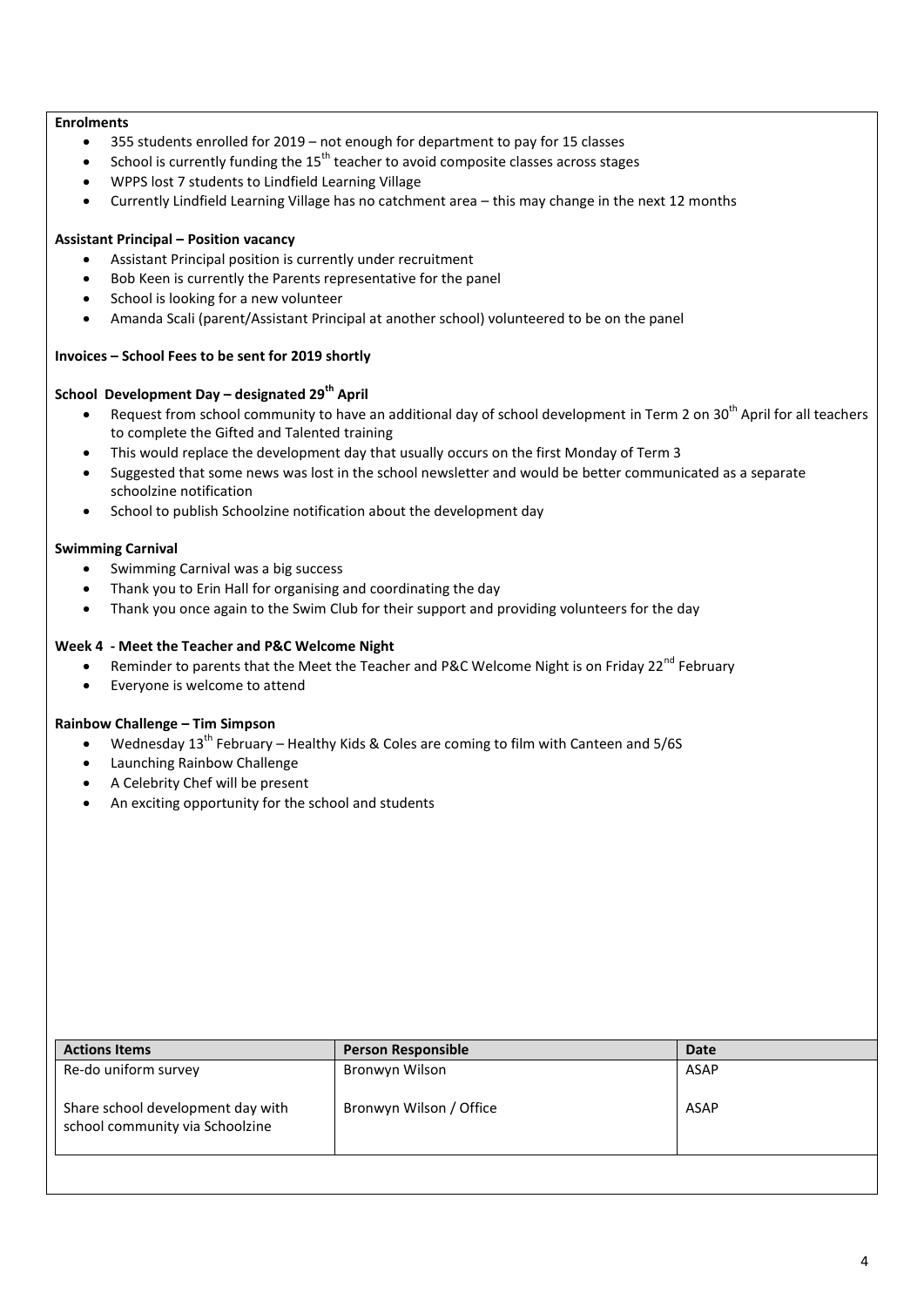### **Treasurer's Report**

# **West Pymble P&C Association Inc**

# **Treasurers' Report**

as of 11 February 2019

### **Bank Accounts - Balances and Movements on Accounts**

The current cash balance is \$182,928.01, an increase from the previous P&C Meeting. The balances are made up of the following accounts:

|                                    | 1 January    | 10 February  |
|------------------------------------|--------------|--------------|
| <b>P&amp;C Transaction Account</b> | \$7,234.57   | \$27,452.50  |
| <b>P&amp;C Investment Account</b>  | 54,745.98    | 54,764.57    |
| P&C Building Fund                  | 13,442.23    | 13,446.79    |
| P&C funds held by WPPS             | 20,033.11    | 0            |
| Canteen Account                    | 3,977.20     | 2,184.96     |
| <b>Canteen Drawers</b>             | 50.00        | 50.00        |
| <b>Band Transaction Account</b>    | 8,720.90     | 14,632.64    |
| <b>Band Investment Account</b>     | 30,687.36    | 30,697.78    |
|                                    | \$138,891.35 | \$143.229.24 |

### **Band Accounts**

The band is currently receiving 2019 band fees from those students participating in band.

### **Canteen Accounts**

Invoices and payroll liabilities from 2018 have been subsequently paid.

# **Transaction Account - P&L**

The P&C has already had \$463.94 of income from the Term 1 Second Hand Clothing Stall! Welcome Night tickets are currently available through Trybookings and we expect another successful night.

The P&C expects to pay approximately \$26,500 to the school to help teachers in their classroom supplies and the school with maintaining an extra learning support teacher. Payment is expected to be made within the next week.

### **Pledge 2019**

- Proposed by outgoing P&C Executive Committee that the pledge stay at \$100 per family as per 2017 & 2018
- All present agreed to this
- New Executive Committee to consult with school office regarding letter to go with fees

| <b>Actions Items</b> | <b>Person Responsible</b> | <b>Date</b> |  |
|----------------------|---------------------------|-------------|--|
|                      |                           |             |  |
|                      |                           |             |  |

### **Band Report**

- Band is currently collecting instrument hire fees
- Concert band and performance band instruments already hired out and money has been collected
- Training band will commence in the next 2 weeks
- Band fees for 2019 due 2 weeks before end of term 1 secure money for Band Camp (Term 2)
- A saxophone has been returned for service and has to be written off
- Band is requesting approval for purchase of a second Tenor saxophone at a cost of \$1,900 o All present approved the purchase of the new saxophone
- Band is planning to run a cake stall on Saturday 23<sup>rd</sup> March at the school as part of the State Election
- Band would like to move forms online Bronwyn to investigate status of parents signing online rather than paper format

| <b>Actions Items</b>                  | <b>Person Responsible</b> | <b>Date</b> |
|---------------------------------------|---------------------------|-------------|
| Band to purchase additional saxophone | Miriam Methven            | <b>ASAP</b> |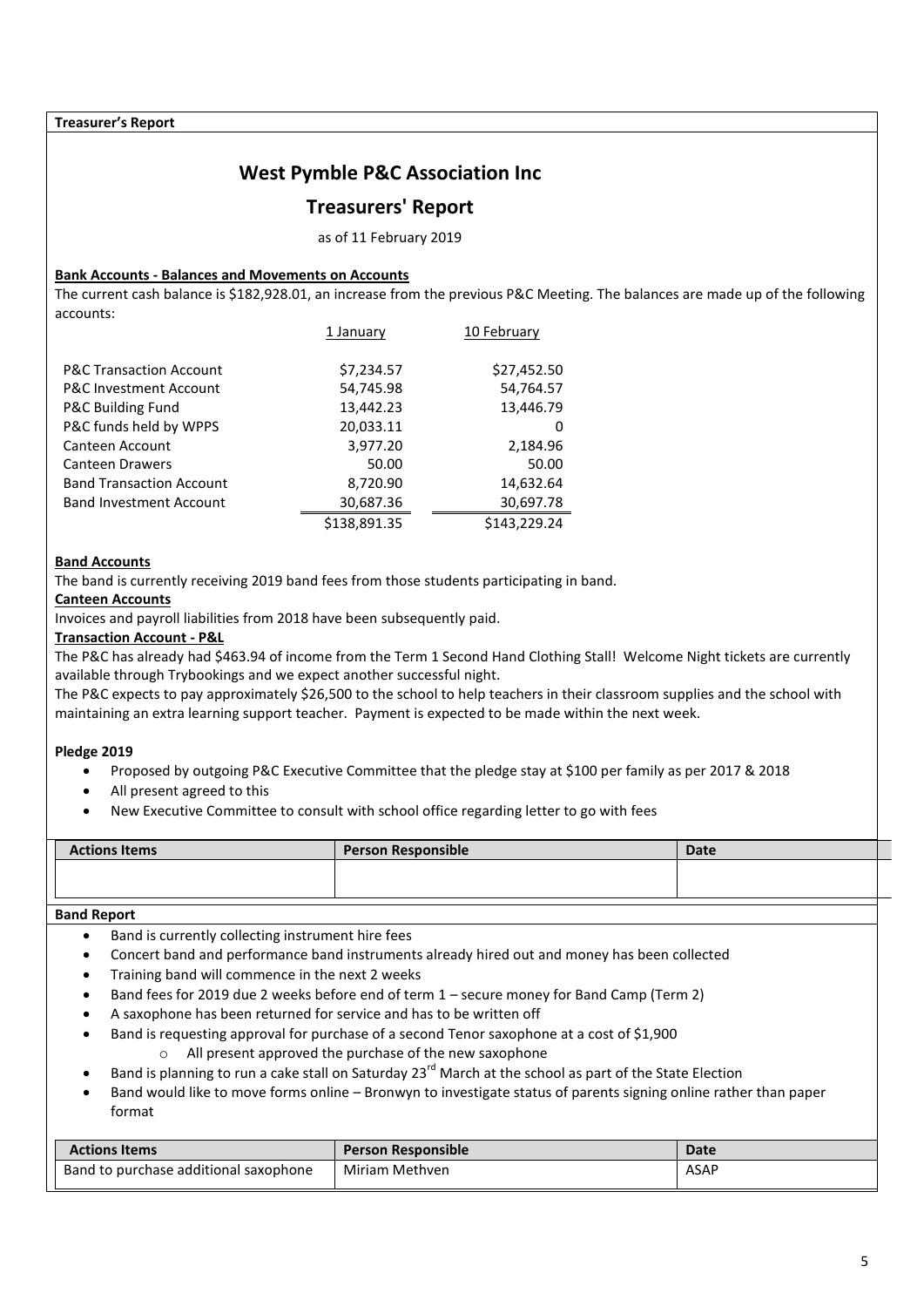### **OOSC – Report sent in by Jacqui Clark**

- OOSC still going ahead with expansion plans for the afternoon sessions. Original submission was rejected and resubmission must include outdoor space measurements.
- The delay lies with getting the outside area measured and certified by a licenced building practitioner/ surveyor. Whilst waiting for the school (Dept of Education) to assist with measurements and provide plans I have contacted surveyors for quotes to move this forward.
- I also contacted Urban Landscapes who are contracted to upgrade the playground. They provided their plans of the outside area but said they cannot certify them as they were not measured up by a licenced builder or by a surveyor.
- Bronwyn may be able to add further updates with the requisition she has submitted for this job.

| <b>Actions Items</b> | <b>Person Responsible</b> | <b>Date</b> |
|----------------------|---------------------------|-------------|
|                      |                           |             |
|                      |                           |             |
|                      |                           |             |

### **Bottle Drive – Katherine Boothroyd presented on behalf of Jeremy Cohen**

### **Bottle Drive**

- Jeremy and Dom Benedet have arranged for a structure to be built for the bottle drop-off at Apollo Avenue
- A concrete slab to be created for the structure to sit on
- Over 400 bottles dropped in the first week
- TOMA have extended WPPS as a community donation partner until end of Feb. Looking to extend again but may be unlikely
- Katherine & Jeremy investigating a smaller vending machine size to potentially go onsite or at West Pymble Shops. Long term goal
- Would like a recycle bin outside of Canteen

### **Green Team**

- 10 native trees planted by Greg Taylor in 2018
- Green team is wanting to get some bark mulch around the trees for approximately \$50
- Green team would also like to hold a mini working bee to care for the trees and also do the mulch
- Suggested exploring options for free mulch through local community
- Sign-up sheets requested from P&C for working bee
- $1<sup>st</sup>$  May potential working bee

| <b>Actions Items</b> | <b>Person Responsible</b> | <b>Date</b> |
|----------------------|---------------------------|-------------|
|                      |                           |             |
|                      |                           |             |
|                      |                           |             |

### **School Fee – Consumables and Stationery Lists**

- Concern was raised with regard to the mixed communication that went out for the stationery lists. Up to 3 different lists were sent out for some classes
- It was advised that there was an error with the list that went to the parents for the stationery lists vs. to the stationery company
- For 2019 and going forward consumables will not be on the school fees rather parents will be requested to replenish throughout the year

| <b>Actions Items</b> | <b>Person Responsible</b> | Date |
|----------------------|---------------------------|------|
|                      |                           |      |
|                      |                           |      |
|                      |                           |      |